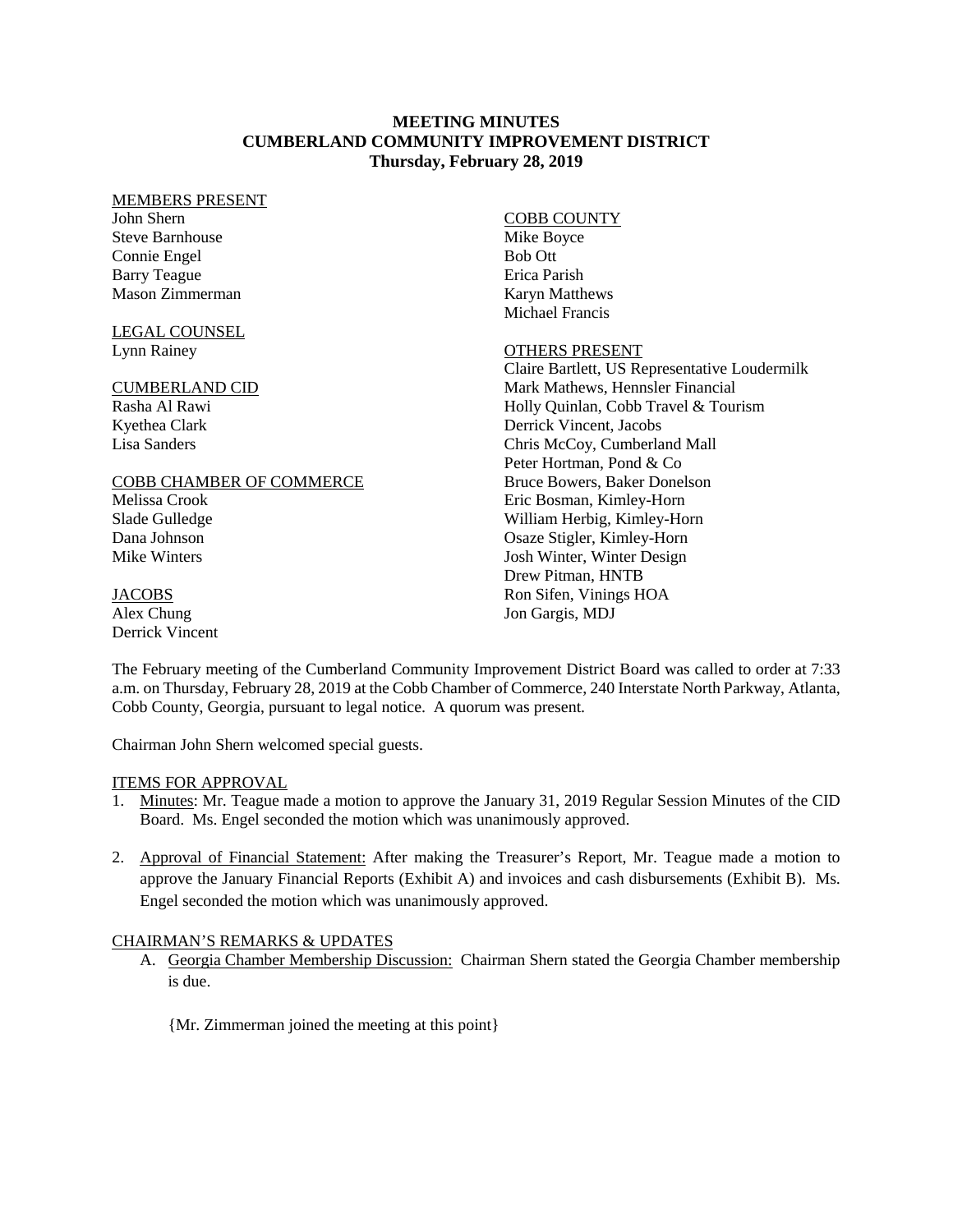**CCID Minutes February 28, 2019 Page 2 of 6** 

> Chairman Shern asked for Board member Mason Zimmerman to take a close look and recommend what membership level is appropriate for us. Mr. Zimmerman will report back to the Board.

- B. CID Legislation Update: Chairman Shern stated at last month's meeting Board member Voyles reported that over the last 5 years there have been direct discussions among some of the larger CID's in metro Atlanta (including the CCID) about addressing the CID law that excludes commercial residential use properties from being taxed by a CID. The Buckhead CID, Mid-town CID, and Downtown CID are in favor of introducing an amendment to the Georgia General Assembly. That would have to be passed by the House and the Senate then would need to be put on the ballot in the 2020 election as a constitutional amendment. A conference call organized by the Council for Quality Growth was held with most of the CIDs in metro Atlanta. It was the consensus that in all fairness commercial residential should be included, there were substantial political headwinds. Some of the CID's would like to develop a strategy to move proposed legislation forward.
- C. Discussion regarding the contract for the search firm: Chairman Shern reported a small working group of the CCID recommends The Goodwin Group to help with the search for a new Executive Director. The fee for this search is \$60K and this group is highly regarded and professional. Legal Counsel, Lynn Rainey will review the engagement letter. Mr. Teague made a motion to allocate \$60K to engage The Goodwin Group subject to Mr. Rainey's review of the agreement and allow Chairman Shern to sign it when complete. Ms. Engel seconded the motion which was unanimously approved. All interested applicants should reach out to The Goodwin Group for next steps.
- D. Other: Mr. Shern stated he had signed a letter to the Cobb County Board of Commissioners in support of the resolution to extend the deadline for considering a special transit district from December 2019 to December 2022. The legislation was dropped yesterday and it is HB565.

Mr. Shern also signed a contract to get a consultant to put the INFRA Grant together for the Akers Mill Ramp as well as a letter supporting the grant application to USDOT Secretary Chao.

### DIRECTOR OF OPERATIONS UPDATE

A. Comments/Requests

- 1. CNRA Paces Mill/Palisades Update Landscape Maintenance (\$31,625): Ms. Clark, Director of Operations, stated the CCID and Chattahoochee River National Area (CRNA) have come to an agreement with maintaining the Paces Mill/Palisades Park. The National Park Service (NPS) has agreed to allow the CCID to maintain the entrances and the parking lot islands which were initially excluded. The signed Special Use Permit will allow CCID/Russell to begin maintenance the first week of March. Russell Landscape's annual fee is \$31,625. This includes weekly mowing, trimming, weed control, trash and debris removal and a one-time clean-up of the Bob Callan trail shoulder and retention area. The CCID's agreement with the NPS can be discontinued by any party with a 30 day notice. Board member Zimmerman asked if a sign could be put out in these areas stating "Maintained by the Cumberland CID". Ms. Clark will discuss this with the NPS and then get back with the Board. The contract has already been reviewed and revised by Mr. Rainey. Mr. Zimmerman made a motion to approve \$31,625 to Russell Landscaping for the landscape maintenance of the Paces Mill/Palisades Park. Ms. Engel seconded the motion which was unanimously approved.
- 2. Akers Mill Ramp Updates & INFRA Grant, Benefit Cost Analysis (\$20,000): Ms. Clark reported Parsons Transportation Group (PTG), which is the design firm working on the Akers Mill Ramp project,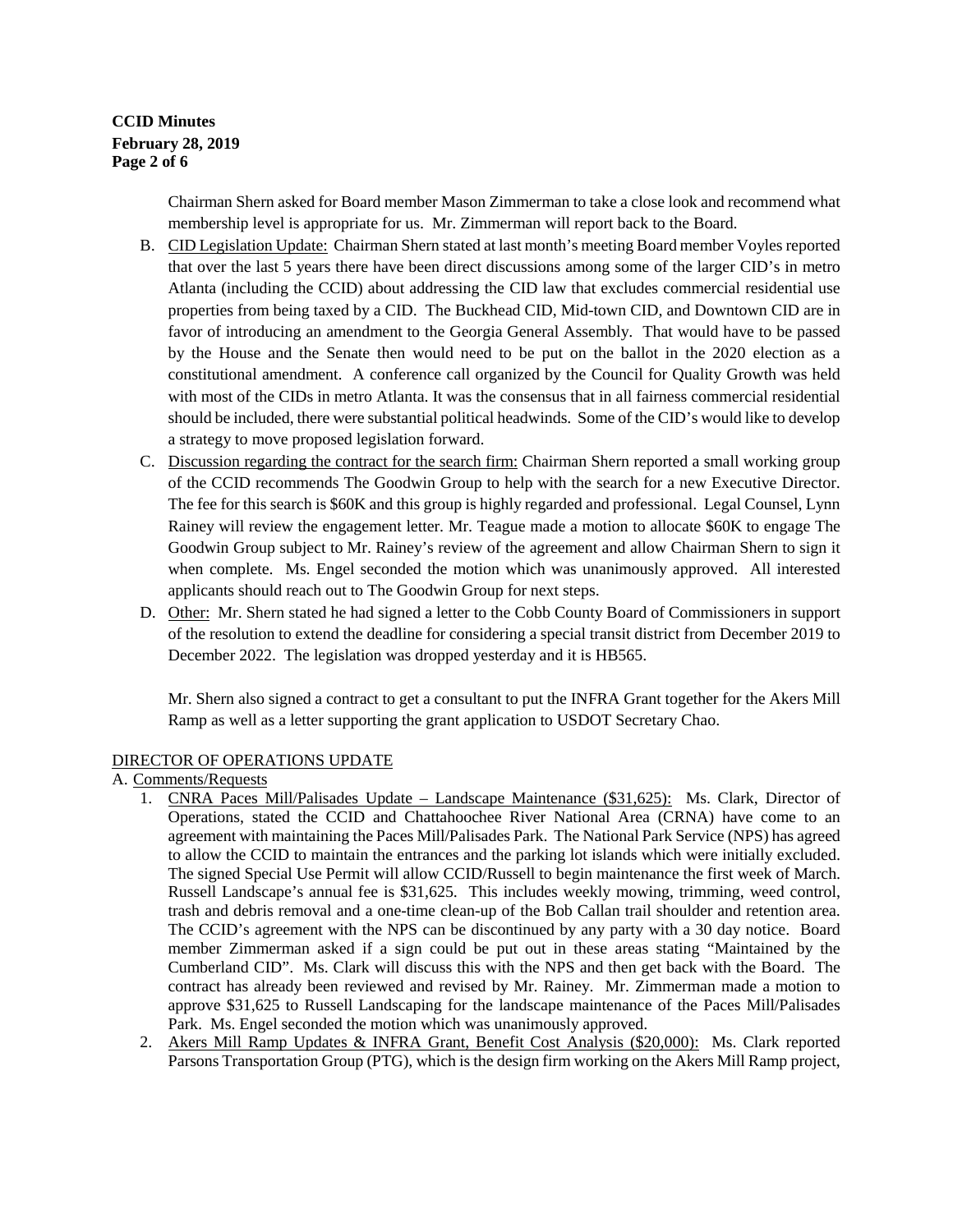# **CCID Minutes February 28, 2019 Page 3 of 6**

has prepared an update to the Benefit Cost Analysis (which is part of the INFRA grant). The firm is conducting an update of the traffic analysis report for the project as well. This \$20,000 scope also includes a memo to the Board of the positive and negative impacts on local roads since the new NW Managed Lanes project has opened with and without the Akers Mill Ramp. Ms. Engel made a motion to approve \$20,000 to PTG as stated above. Mr. Teague seconded the motion which was unanimously approved.

Ms. Clark stated the INFRA grant is due Monday, March 4. The grant will be submitted tomorrow by the County since it is the sponsor. Ms. Clark thanked the County for its continued support. The Board of Commissioners approved supporting resolution on Tuesday. The CCID received 18 letters in support of the project and that was mainly due to the Cobb Chamber which was greatly appreciated. Congressman Loudermilk's office is working on setting up a meeting with Secretary Elaine Chao to discuss the project. Ms. Clark went on to thank the ARC and others. The remaining funding needed for Akers Mill Ramp is \$5.1M. The CCID continues to work on getting the design phase of the project approved and shorten the schedule to get to the ROW phase. The anticipated approval is April of 2019.

3. I-75 & I-285 Interchange Final Clean-Up Discussion & Action: Ms. Clark stated Phase I with the GDOT clean-up project is complete, but there are some outstanding items. They either did not fall under GDOT's scope or it was too detailed. A few Board members are interested in a final clean-up of more detailed items. Ms. Clark presented the Board with two options from Russell Landscaping's proposed scope and fee options.

Option 1: \$110K which includes removal of all trash and debris across the site, remove all trees and underbrush 2" and smaller, raise canopy of all trees of minimum of 12 ft, and chip on site, remove all vines from fences and trees up to the canopy of the trees and chip on site.

Option 2: \$200k which includes removal of all trash and debris across the site, remove all trees and underbrush 2" and smaller, raise canopy of all trees of minimum of 12 ft, and chip on site, remove all vines from fences and trees up to and including the canopy of the trees and chip on site.

Board member Teague stated he was in favor of Option 2, but would recommend collecting other bids to get a lower price. Board members questioned the amount and how this may affect the work that is going to be done on the top end of I-285. Ms. Clark reported she does not have what is being cleared for the I-285 top end project. Phase II is the installation of trees and will be brought to the Board in a couple of months. CCID staff will then meet with GDOT with detailed plans showing what the CCID proposes to do and how it impacts the top end project. Board member Zimmerman would like to meet with GDOT first, but Ms. Clark stated it is on a different time schedule. Phase I is just clean-up and Phase II the Board will be given more details. Chairman Shern asked who is responsible for ongoing maintenance. Ms. Clark stated GDOT is responsible for ongoing maintenance 7 times a year in this area. Chairman Shern discussed the list of preferred contractors that was created several years ago for the CCID. He encouraged Ms. Clark to use that list to get a couple more bids. Board members asked staff to work on getting other bids and they will wait on making a decision on Option 1 or Option 2.

- 4. ATL Update: Ms. Clark reported the ATL board has an upcoming meeting on March 7 and she will be attending.
- B. Operations/Requests
	- 1. Capital Improvements Updates: Ms. Clark gave updates on: Cumberland Blvd West Intersection Improvement & Ph III Streetscape, Riverwood Parkway Streetscape, Palisades/Paces Mill NRA Unit Rehabilitation, Bob Callan Trail 2A & 2B and Interstate North Parkway Ped Improvements.

The next Coffee and Construction is scheduled for March 14 at Wildwood Hilton Garden Inn.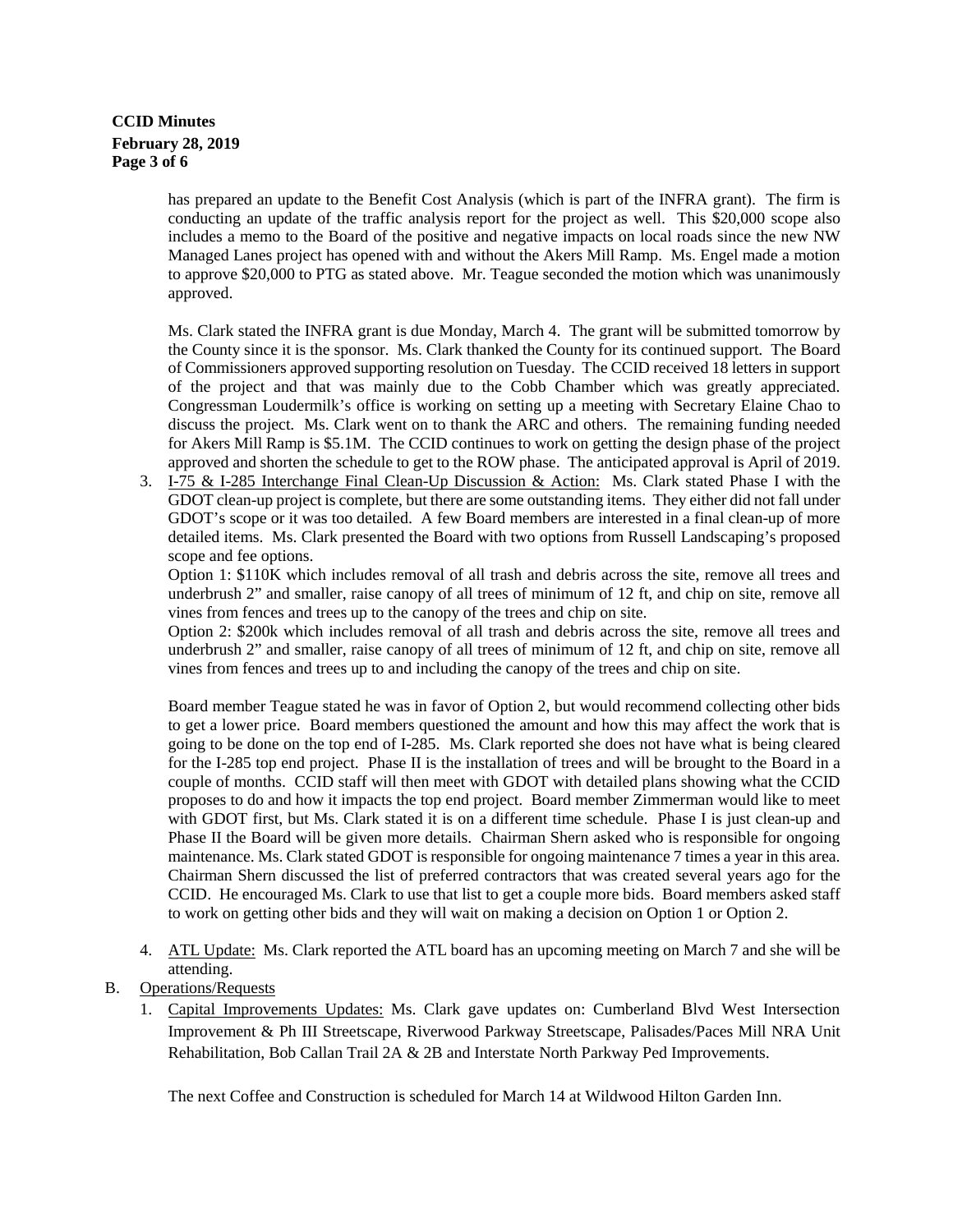# **CCID Minutes February 28, 2019 Page 4 of 6**

Chairman Boyce will be kicking off the County Transportation Plan (CTP) with town hall meetings in March. The study will be completed in 2020. A project list will be vetted out for the SPLOST project list.

ARC is currently updating the Regional Transportation Plan (RTP) which is the short range and long range project list and program. The CCID has 2 projects that are in the Transportation Improvement Program (TIP) and RTP – Akers Mill Ramp Ph 2 and Bob Callan Trail 2B project. Only Federal funded projects are allowed in the TIP. ARC will have a call for projects this summer.

- 2. Plans & Studies Updates
	- 1. Project Prioritization & Pricing Discussion & Action: Will Herbig, Kimley-Horn gave an update on the projects prioritization and the Cumberland Core Loop Concept. Project types include: Access: Roads & Transit-oriented projects, Connectivity: Bike/Ped-oriented Projects, Placemaking: Sense of Place Projects. Mr. Herbig discussed the process that has taken place over the last year and recapped projects that are in the project prioritization list. The recommended action items were: Action #1 – approve the updated/amended project list with the additional detail on the Cumberland Core Loop (CCL) and Action  $#2$  – budget concept – level design/engineering for Cumberland Core Loop Segments A & C. The CCL comes out of Blueprint Cumberland 3.0 and the idea is a 3 mile unified multimodal path connecting Cumberland's major employment, cultural, and entertainment destinations. There are four project goals: 1) capitalize upon CCID investments, 2) a series of destinations – connect major employment, cultural, and entertainment centers, 3) make it easy – provide safe, accessible, and convenient multimodal options, 4) be welcoming – enhance Cumberland's public realm  $\&$ sense of place. Mr. Herbig presented some renderings of other cities that develop a "sense of place" and also of the CCL. The discussion moved onto the segments, opportunities and challenges.

**Segment A** (0.84 miles) – Interstate North Parkway & Cumberland Blvd, Construction Cost \$3.1M, Concept Level Design/Engineering \$100K **Segment B** (0.67 miles) – Akers Mill Road, Construction Cost \$4.2M **Segment C** (0.39 miles) – Cobb Parkway & Galleria, Construction Cost \$5.5M, Concept Level Design/Engineering \$190K **Segment D** (0.40 miles) – I-285 Pedestrian Bridge & The Battery, Construction Cost \$600K **Segment E** (0.62 miles) – Windy Ridge Parkway, Construction Cost \$2.7M

Mr. Herbig's recommendation was start to fill in the gaps with Segment A  $\&$  Segment C. Once these gaps are filled in then the loop becomes continuous.

Ms. Clark asked the Board to approve the project list as presented. By approving this project list this will assist in prepping for the project call from ARC and would work into the CTP. The next request is for a budget up to \$300K for concept-level design/engineering for Core Loop Segments A & C. Board members were unsure of why the approval was needed now. Ms. Clark stated this approval will give Kimley-Horn and the CCID more information to move forward. Mr. Herbig reported Segment A and Segment C gaps are the critical pieces. The \$300K would give the Board the information that is needed for Segment A & C, but it will not get the Board full design quite yet. Commissioner Bob Ott discussed maintenance and autonomous vehicles. The autonomous vehicle may not have the ridership that is needed.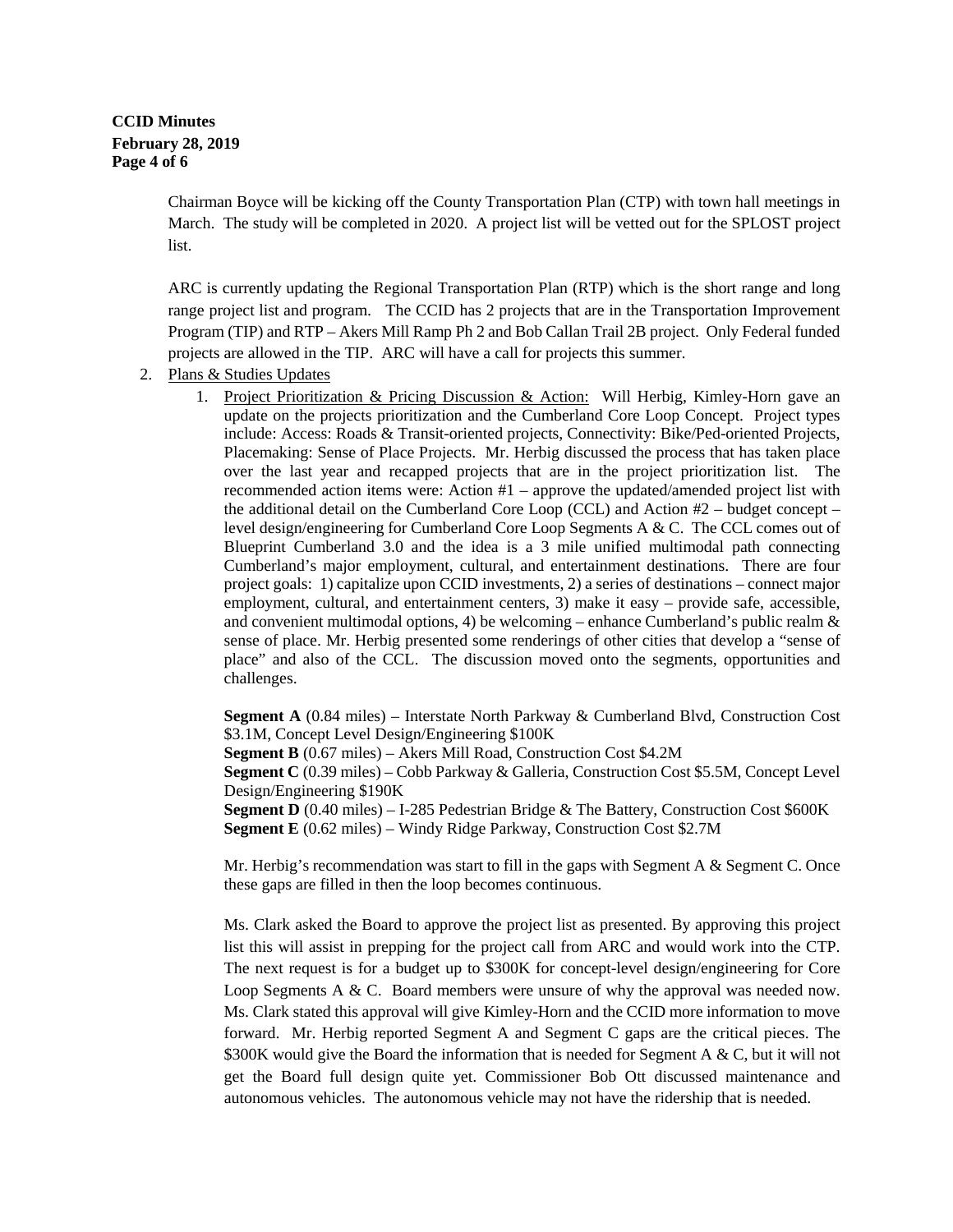# **CCID Minutes February 28, 2019 Page 5 of 6**

The County cannot cover these additional maintenance costs because they are above county standards. Mr. Herbig stated the CCID Board has recognized maintenance and a process needs to be established with the County and that is one of the priorities under Sense of Place on the list. In terms of the autonomous vehicle versus a circulator, it is an opportunity to get those costs down because there is no driver of the vehicle.

Board members discussed and decided they would like to revisit this at the next Board meeting.

2. I-285 Top End Transit Feasibility Study Update: Mr. Bosman stated the study goals and objectives for this high level feasibility study were: 1) facilitate discussions among I-285 top end leaders regarding high-capacity transit feasibility; 2) compare rubber-wheel versus railbased transit potential along the corridor; 3) evaluate special service district models and 4) identify next steps. Ms. Clark stated the CCID committed \$15K to the study along with the 7 cities across the top end and the Perimeter CID. Mr. Bosman stated Fulton County has completed its Transit Master Plan and while there is a line on I-285 it was not included in its short term work program because they wanted to see what Cobb and DeKalb were planning to do. DeKalb County is mid-way through its transit plan. Cobb County is about to start the CTP. This study will provide some background information and will need to be taken in context with everything else the County needs to consider. Mr. Bosman reviewed the study and from the feasibility standpoint there were 2 options – the highest potential demand for transit is between The Battery on the west to The Assembly and Peachtree Blvd on the east. To make this as feasible as possible, a reasonable Phase I for an east/west transit line would go from The Battery to Perimeter to Assembly. Because of the investment GDOT is making in the Managed Lanes system and the Managed Lanes Access a rubber-wheel transit system across the top end for approximately \$300M is most feasible. The full system (Smyrna to Tucker) construction cost would be \$480M, including 3 brand new transit only interchanges. If a rail based system across the top end of I-285 was wanted, then the cost would go up by 8 to 10 times. The stark difference is because of the ability of a rubber-wheeled system to utilize the infrastructure that GDOT is planning and is specifically enhanced because what GDOT is planning across the top end which is 2 managed lane in each direction. It is more difficult to run transit having only one managed lanes in each direction and very difficult to do it having bi-directional. It inhibits consistency and efficiency of the system.

#### COBB COUNTY ISSUES & UPDATES

Commissioner Ott gave updates on Marketplace, HB302 and SB172, and the process of the CTP. Chairman Boyce was very pleased to see HB930 drop yesterday and he thanked the local CID's for its support.

Erica Parish, DOT Director encouraged everyone to attend Chairman Boyce's Town Hall meetings.

#### CHAMBER UPDATES

Sharon Mason, President and CEO of the Cobb Chamber, invited Board members to attend the March 4th First Monday. Mrs. Mason went on to state the Chamber is launching target industry councils and an International Council this year. The Strategic Trip will be to Toronto, Canada in August.

The Chamber will continue to advocate for more transit and mobility options.